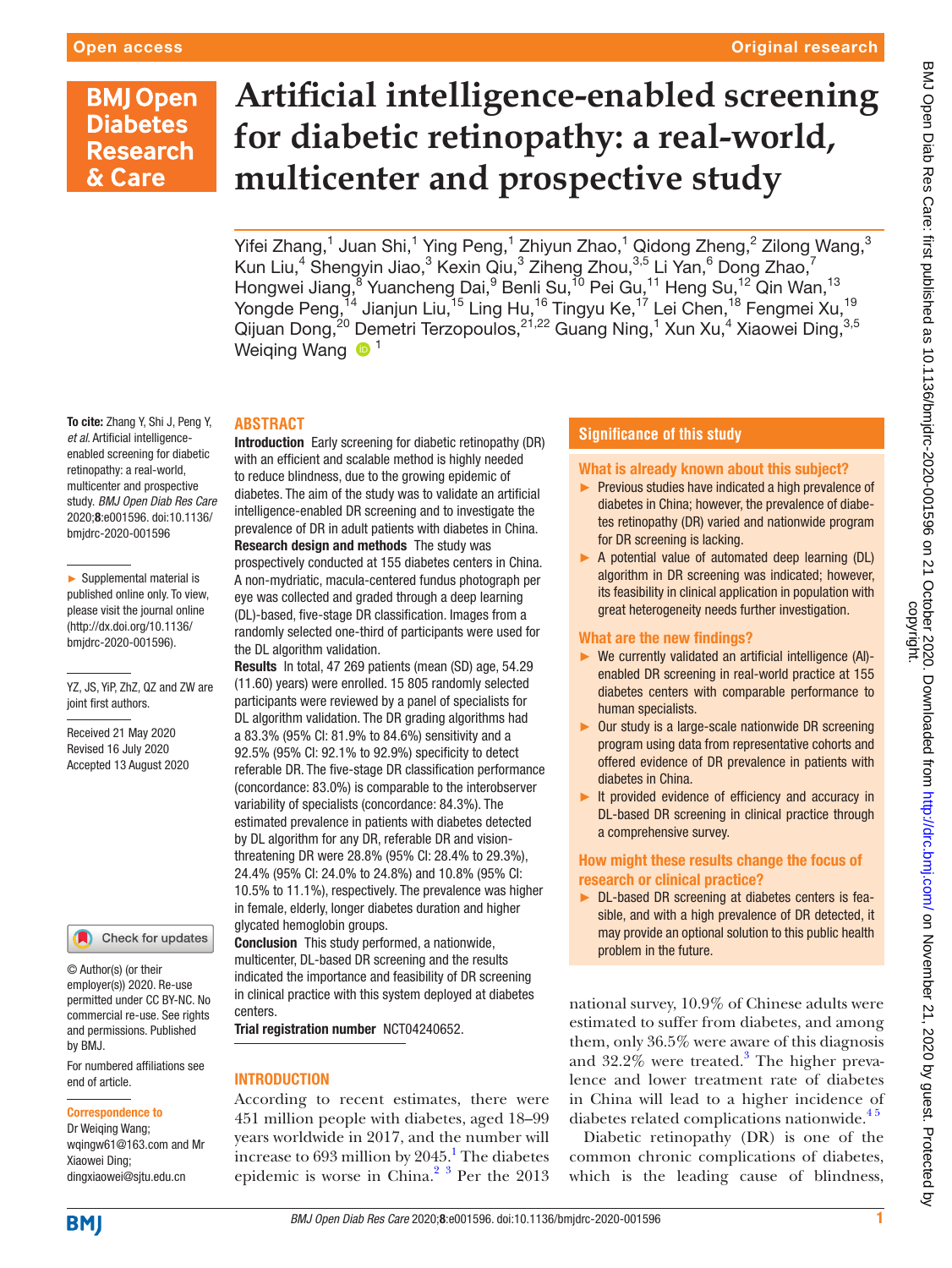although preventable in the working age group. $6-8$  Early screening and timely referral can delay its progress and effectively prevent vision loss.<sup>[9](#page-9-5)</sup> However, relative to the high prevalence of diabetes in China, the ability to screen for DR is inadequate and a nationwide program for DR screening is scarce. The reasons are multifaceted, including the shortage of eye care specialists, the lack of efficient screening methods and the multidisciplinary process from image acquisition to the diagnosis of DR. In real-world clinical settings, a large portion of patients with diabetes receive their first DR diagnosis during their independent ophthalmologist visits in the symptomatic stage of DR, instead of an earlier diagnosis at diabetes centers or referral visits to ophthalmologists in the non-symptomatic stage.<sup>10–12</sup> In addition, strategies for managing DR in China are difficult to reproduce due to regional economic barriers and living habit differences. Therefore, it is essential to establish a standardized system for early DR detection and management that is feasible for the whole country.

Deep learning (DL), a form of artificial intelligence (AI), has emerged and shown convincing performance in several areas, including medical science.<sup>13-15</sup> A recent study by Ting  $et \t a l^{16}$  $et \t a l^{16}$  $et \t a l^{16}$  has revealed a potential value of automated DL system in DR grading using images from multiethnic cohorts of patients with diabetes, together with several other studies has shown a high sensitivity and specificity in identifying DR (especially referable DR), indicating that the proper use of DL technology in clinical settings may help deliver data-driven analytics for better patient outcome.<sup>16–23</sup>

However, the evidence to confirm the clinical value of DL for DR screening in large-scale healthcare settings is insufficient and most studies have been performed on high-quality image datasets that could hardly represent the variety of image quality and other operational limitations of real-world DR screening applied at diabetes centers.[17 18](#page-9-9) There are few reports regarding the practical application of AI in clinic-based DR screening, with patient cohorts of 3049 and 1415, respectively.<sup>20</sup>  $^{20}$  <sup>24</sup> Its feasibility and quality in real-world use must be further explored using datasets with larger sample sizes and demographic variations.

Therefore, in the present study, we conducted a prospective, nationwide DR screening, using a DL algorithm, with a cohort of 47 269 patients at 155 diabetes centers in China. The operational feasibility and accuracy of the DL algorithm was validated and the prevalence of DR, referable DR (moderate non-proliferative DR (NPDR) or worse), and vision-threatening DR (VTDR, severe NPDR or worse, and/or clinically significant macular edema (CSME)) was reported.

#### **METHODS**

#### Population

The National Metabolic Management Center (MMC) is a pilot diabetes care system in China, founded in 2016.

It aims at establishing a nationwide, standard and reproducible platform based on advanced medical equipment and Internet of Things technology for the diagnosis and management of diabetes and its complications.<sup>25</sup> The Diabetic Retinopathy Screening and Prevention Program is an MMC branch project. Its purpose is to develop an efficient workflow for the early detection, timely follow-up and management of DR, and to establish a referral system for future treatment and long-term follow-up.

Between June 2018 and August 2019, a total of 47 269 consecutive patients with diabetes aged 18 years or older from 155 MMCs in China were enrolled in the present study. The involved MMCs were in the hospitals with different levels according to tiered medical service system throughout 26 provinces in China. All the participants were screened for DR by the DL-based system, which labeled the fundus images as DR stage or ungradable due to image quality issues. Fundus images obtained from one-third of randomly selected participants were reviewed offline by a two-stage reading performed by a panel of specialists for the purposes of DL algorithm validation on both DR grading and image quality assessment [\(figure](#page-2-0) 1).

All the participants underwent a full medical examination at the local MMCs.

#### Baseline data collection

The eligible participants were those with a diagnosis of diabetes according to the WHO criteria.<sup>[26](#page-9-12)</sup> Detailed inclusion and exclusion criteria are summarized in the [online](https://dx.doi.org/10.1136/bmjdrc-2020-001596) [supplemental methods.](https://dx.doi.org/10.1136/bmjdrc-2020-001596) At baseline, all data (including a standardized questionnaire and comprehensive clinical and laboratory examinations) were collected from each participant through an MMC specialized electronic medical record system.<sup>2</sup>

Data collection was conducted by trained staff according to a standard protocol. Social demographic characteristics, medical history and lifestyle factors were recorded. Height and body weight were measured by a heightweight scale with participants in light clothes without shoes, and body mass index (BMI) was calculated as the weight in kilograms divided by height in meters squared. Blood pressure and heart rate were measured with electronic blood pressure monitors after at least a 5 min rest in the seated position. Waist circumference was measured on standing participants midway between the lower edge of the costal arch and the upper edge of the iliac crest. The participants were required to undergo a standard steamed bread meal test after an overnight fasting, and blood samples were collected at 0 and 2 hours during the test. Detailed data collection procedures are listed in the [online supplemental methods](https://dx.doi.org/10.1136/bmjdrc-2020-001596).

#### Fundus photography acquisition

One standard, non-mydriatic, 45° field of view, maculacentered color and non-stereoscopic retinal fundus image was acquired from each eye of each participant. Various models of fundus cameras were used. Topcon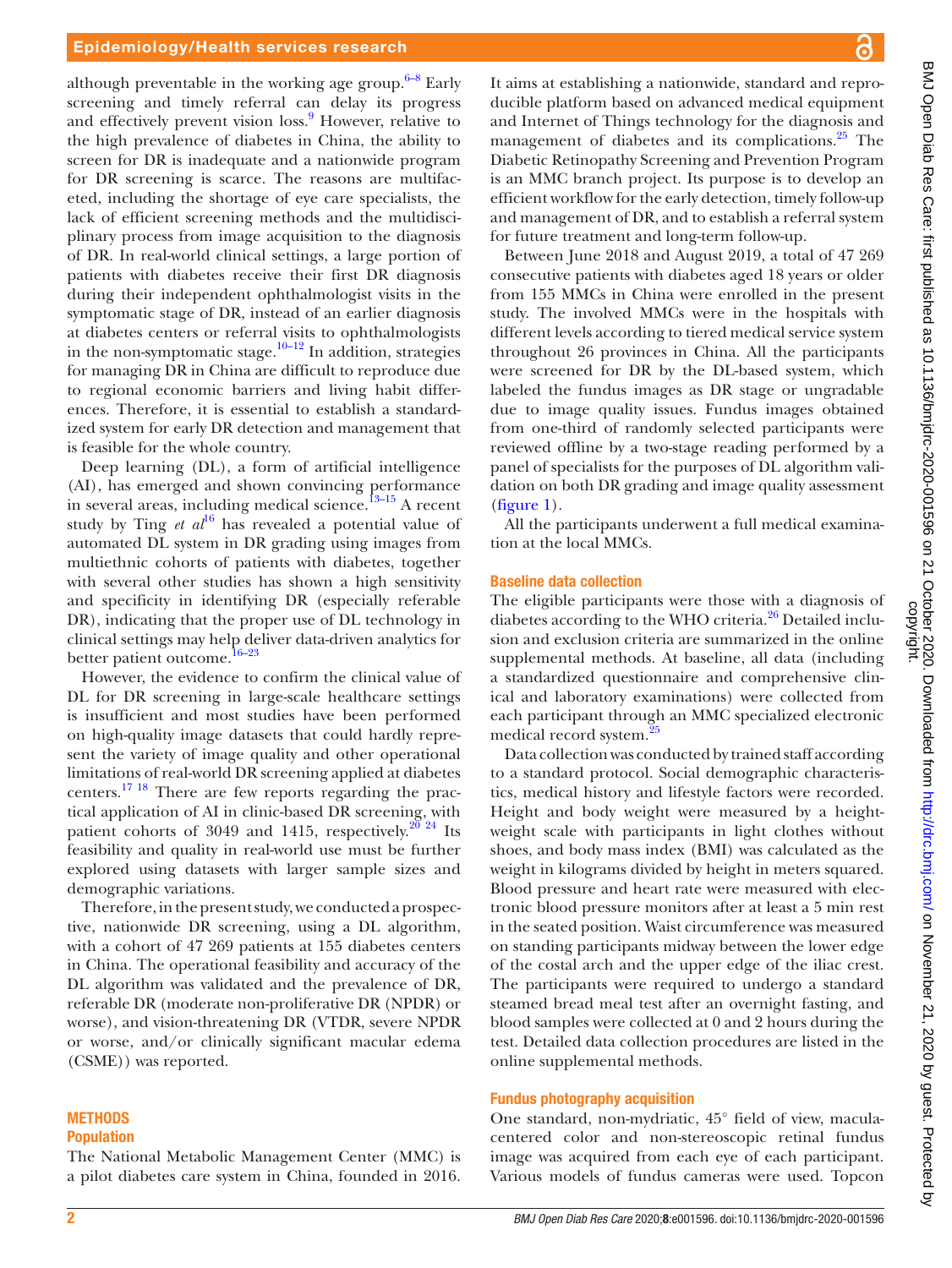

Figure 1 Fundus image grading work flow and adjudication. DL, deep learning; DR, diabetic retinopathy.

TRC-NW400, MiiS DSC-200, Canon CR-2 PLUS AF, Canon CR-2 AF and Zeiss VISUCAM200 cameras were used in >80% of all the centers [\(online supplemental](https://dx.doi.org/10.1136/bmjdrc-2020-001596) [table 1](https://dx.doi.org/10.1136/bmjdrc-2020-001596)). At all the centers, trained technicians took only non-mydriatic images, and no pupillary dilation images were additionally acquired. All the participants' images were anonymized before grading.

#### Development of the DL algorithms

VoxelCloud Retina, an automated retinal disease screening system, was used to grade fundus images. The VoxelCloud Retina DR system was developed using DL techniques.

Two sets of data were used to train the different deep learning networks that form the final ensemble of DR and diabetic macular edema (DME) severity classification modules. The first dataset comprises 143 626 fundus photographs of 37 231 patients obtained from 2005 to 2015 from a large private retinal image database [\(online](https://dx.doi.org/10.1136/bmjdrc-2020-001596) [supplemental tables 2 and 3\)](https://dx.doi.org/10.1136/bmjdrc-2020-001596).

The second dataset comprises 1184 color fundus images from a public hospital in China, which were assigned a DR severity grade based on consensus from three ophthalmologists ([online supplemental table 4](https://dx.doi.org/10.1136/bmjdrc-2020-001596)). These data were chosen to help improve the model performance on confusing cases that could fall on the boundary between two grades.

The DR and DME models are an ensemble of six neural networks [\(online supplemental figure 1](https://dx.doi.org/10.1136/bmjdrc-2020-001596)). All the six neural networks use the state-of-the-art Inception-ResNet v2 architecture; $^{27}$  however, several design differences among them are critical for the effective performance of the model ensemble. Details are presented in the [online supple](https://dx.doi.org/10.1136/bmjdrc-2020-001596)[mental methods.](https://dx.doi.org/10.1136/bmjdrc-2020-001596)

<span id="page-2-0"></span>In addition to the DR and DME models, the system also includes trained independent lesion models that detect the presence of lesions that contribute to DR grade, including fundus hemorrhage, hard exudates and laser scars. These independent lesion models are used to achieve improvements in the DR prediction performance, based on the DR classification rules listed in [online supplemental table 5.](https://dx.doi.org/10.1136/bmjdrc-2020-001596)

All color fundus images are normalized to pixel intensity values between 0 and 1 and are resized to a standard resolution of 800 by 800 pixels before being processed by the system.

The system was also tested on various private and public datasets. The testing results on the APTOS 2019 Blindness Detection dataset, a public dataset also collected in a realworld scenario close to that of the present study, is reported in the [online supplemental methods](https://dx.doi.org/10.1136/bmjdrc-2020-001596) [\(https://www.kaggle.](https://www.kaggle.com/c/aptos2019-blindness-detection/overview) [com/c/aptos2019-blindness-detection/overview\)](https://www.kaggle.com/c/aptos2019-blindness-detection/overview).

#### DL-based DR grading

The system specified for DR screening comprises the following three modules:

#### Quality control Module

The quality control (QC) module evaluates the quality of fundus images before the five-stage DR grading. The quality of fundus images is classified as gradable or ungradable. Those assessed as ungradable (low quality) are not sent for further DR grading. Gradable images are further sorted into excellent and adequate quality, while ungradable images are sorted into insufficient information and non-fundus images. The gradeability criteria in the model training phase were: 1) the image must cover at least 45° of the retinal area with the macula and the optic disc visible; 2) at least 80% of the retinal area must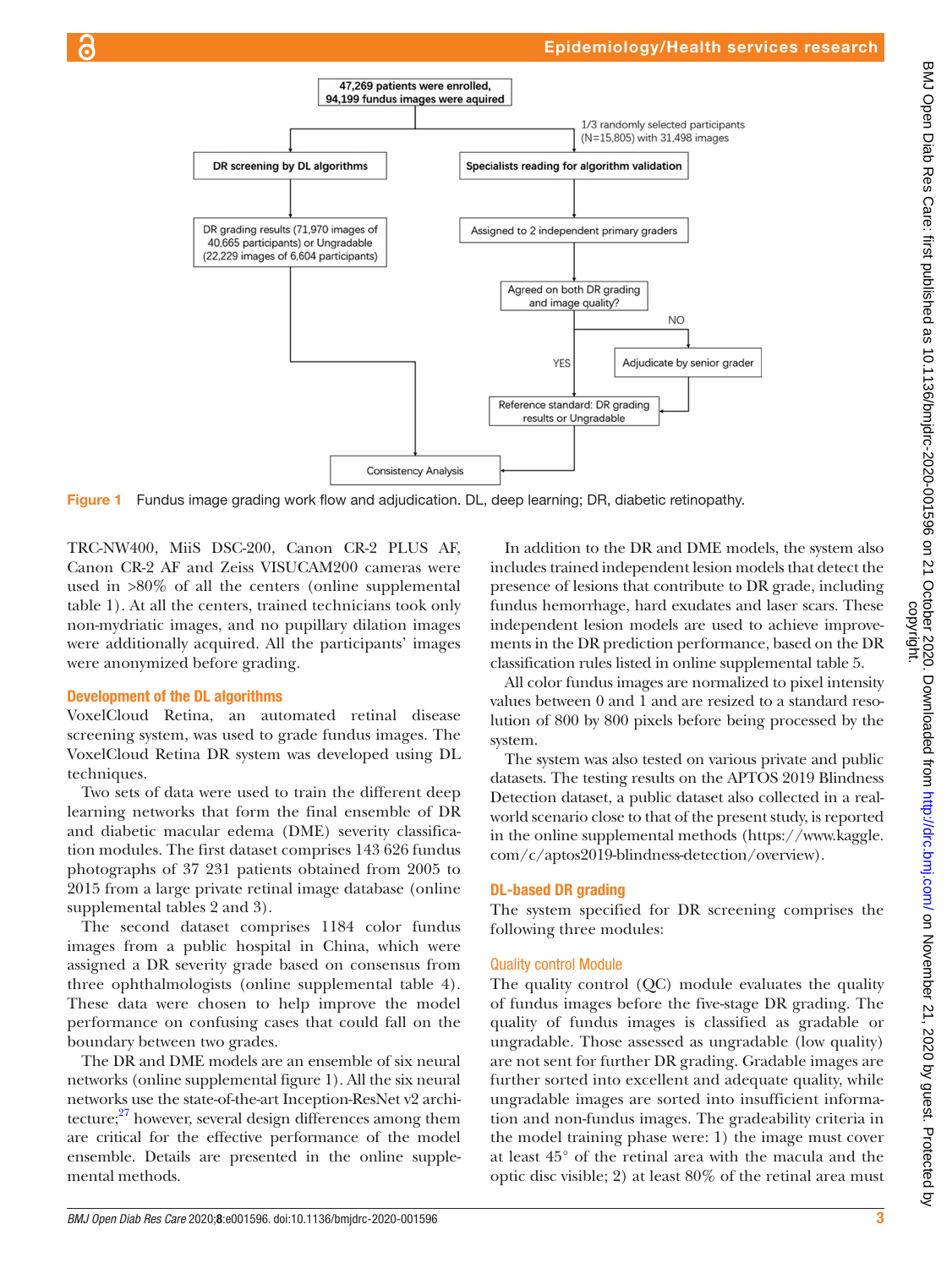be recognizable and 3) no overexposure, underexposure or blur caused by focusing failure and motion.

#### DR severity classification module

The DR severity classification module provides each fundus image a five-stage DR severity classification that can be further transferred to multiple binary classifications to meet different demands. The severity classification mainly follows the International Clinical Diabetic Retinopathy (ICDR) severity scale, $^{28}$  which is developed by the International Council of Ophthalmology and adopted by the American Academy of Ophthalmology.<sup>29</sup> Slight modifications were made to adapt to the situation, considering that only a single non-mydriatic fundus image was acquired from each eye, covering the posterior pole, instead of seven mydriatic images covering all four quadrants ([online supplemental table 5](https://dx.doi.org/10.1136/bmjdrc-2020-001596)).<sup>30</sup>

The patient-level DR grade was based on the worse DR grade of the two eyes. If both eye images of a patient are classified as ungradable, then the patient is classified as ungradable. If only one eye image is classified as gradable, then the patient-level DR grading is based on this eye. If a patient has only one eye image, and it is classified as ungradable, then this patient is classified as ungradable.

#### DME severity classification module

The DME severity classification module provides subjects each fundus image to a three-stage DME severity estimation that can be further transferred to multiple binary classifications. As DME assessment, which requires retinal thickness information is not possible in non-mydriatic fundus images, the presence of hard exudates is regarded as a presumptive diagnosis of DME ([online supplemental](https://dx.doi.org/10.1136/bmjdrc-2020-001596) [table 6](https://dx.doi.org/10.1136/bmjdrc-2020-001596)).

DR was defined as presence of mild NPDR or worse; referable DR, moderate NPDR or worse and VTDR, severe NPDR or worse and/or CSME.

#### Expert ground truth grading

The ground truth for fundus image diagnosis was provided by a two-stage reading by specialist graders. The grading team was led by the Ophthalmology Center of the Shanghai General Hospital (National Clinical Research Center for Eye Diseases). All graders were ophthalmologists from tertiary hospitals with 3 years or more of work experience. Each grader finished two rounds of training and passed a qualification test following ICDR guidelines. Graders were divided into primary graders and reviewers (senior graders) based on their seniority and performance. The grading was conducted in two stages.

#### Stage 1

Two primary graders read the fundus image and gave image quality grades and DR grades independently. If the two primary graders reached a consensus on both the image quality and DR grades, the grading of this fundus image ended in stage 1 and the grades served as the ground truth.

#### Stage 2

A reviewer (senior grader) who could access the assessments of both primary graders' was added to the grading process if the two primary graders disagreed on either the image quality or DR grades. The reviewer's sole opinion served as the final grade for such cases [\(figure](#page-2-0) 1).

#### Statistical analysis

Statistical analyses were performed with the use of SPSS V.22.0 (Chicago, Illinois, USA). Data were provided in the form of the mean and SD for continuous variables, or the number with the percentage for categorical variables. The prevalence (95% CIs) of DR, referable DR and VTDR were estimated overall and compared within subgroups of sex, age, categories of diabetes duration and glycated hemoglobin (HbA1c) with the  $\chi^2$  test. The demographic and clinical characteristics were assessed and compared by sex with the  $\chi^2$  test for categorical variables, and with the Student's t-test for continuous variables.

Fundus images from one-third of randomly selected participants were used for DL algorithm validation. The ground truth of fundus image diagnosis provided by the expert panel is considered as the reference standard. The accuracy of DR grading, image quality and two-category derivatives (one DR grading or worse) of patients with diabetes were evaluated. The consistency and the accuracy among the DL algorithm and reference standard, the primary graders in the expert panel and the primary grader and reference standard were analyzed; 2×2 tables were generated to analyze the sensitivity, specificity, negative predictive value and positive predictive value of the DL algorithm in detecting DR, referable DR and severe NPDR or worse, as well as the image quality compared with the reference standard at the individual eye level. Consistency evaluations of the five-stage grading confusion matrix by kappa index and quadratic weighted kappa scores were also calculated. All p values were two-tailed and a p value <0.05 was considered statistically significant.

#### RESULTS

#### Clinical characteristics of all the participants

In total, 47 269 participants with diabetes from 155 centers were enrolled in the present study, among which 27 110 (57.4%) were men ([table](#page-4-0) 1 and [figure](#page-4-1) 2). The mean (SD) age of all the participants was 54.29 (11.60) years, the mean diabetes duration was 6.80 (6.71) years and the mean HbA1c was 9.06 (2.27) % or 75.45 (24.85) mmol/mol. Since 97.92% of the participants had type 2 diabetes (1.61% type 1 diabetes, 0.32% gestational diabetes and 0.14% others, totaling 99.99% due to rounding), no further analysis was performed based on the diabetes classification.

#### DL algorithm validation

A total of 31 498 images from one-third (No.=15 805) of the randomly selected participants were used for DL algorithm validation [\(figure](#page-2-0) 1).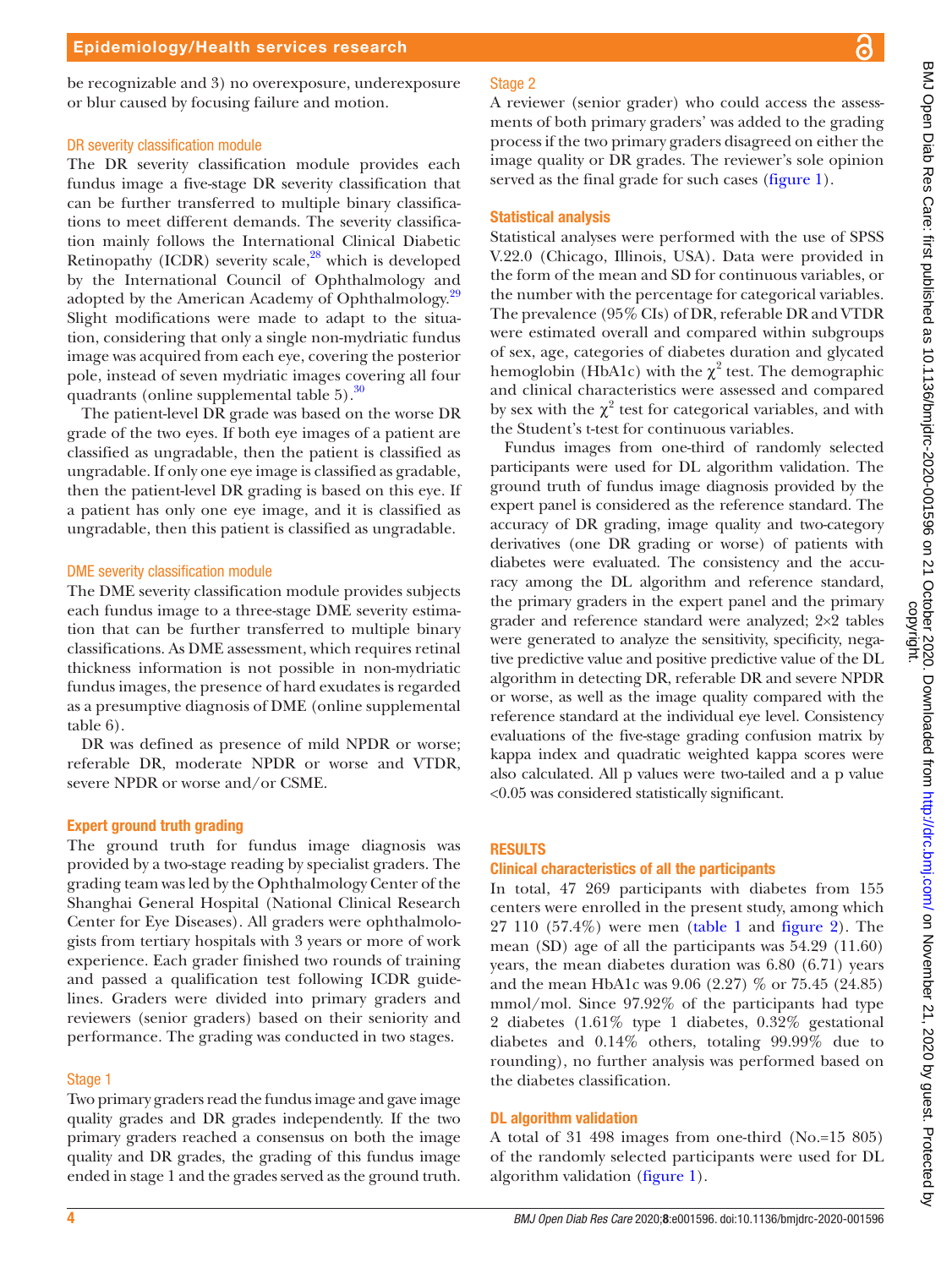#### <span id="page-4-0"></span>Table 1 Clinical characteristics of the study participants

|                                    |                      | By sex stratification       |                        |         |
|------------------------------------|----------------------|-----------------------------|------------------------|---------|
|                                    | Total<br>$(n=47269)$ | <b>Male</b><br>$(n=27 110)$ | Female<br>$(n=20 159)$ | P value |
| Age, years                         | $54.29 \pm 11.60$    | $52.76 \pm 11.58$           | $56.35 \pm 11.29$      | < 0.001 |
| High school education and above    | 17 661 (43.0)        | 12 301 (51.5)               | 5360 (31.2)            | < 0.001 |
| Han Chinese ethnicity              | 37 457 (96.1)        | 21 788 (95.9)               | 15 669 (96.4)          | 0.010   |
| Family history of diabetes         | 16 294 (40.1)        | 9271 (39.3)                 | 7023 (41.3)            | < 0.001 |
| Duration of diabetes, years        | $6.80 + 6.71$        | $6.31 \pm 6.50$             | $7.47 \pm 6.93$        | < 0.001 |
| History of hypertension            | 16 266 (39.8)        | 8835 (37.2)                 | 7431 (43.4)            | < 0.001 |
| History of dyslipidemia            | 11 361 (27.9)        | 6825 (28.8)                 | 4536 (26.5)            | < 0.001 |
| Body mass index, kg/m <sup>2</sup> | $25.62 \pm 3.77$     | $25.77 \pm 3.63$            | $25.42 \pm 3.95$       | < 0.001 |
| Waist circumference, cm            | $91.07 \pm 10.29$    | $92.73 + 9.83$              | 88.80±10.49            | < 0.001 |
| Systolic blood pressure, mm Hq     | 131.40±19.06         | 130.36±18.23                | 132.81±20.04           | < 0.001 |
| Diastolic blood pressure, mm Hg    | 77.34±11.34          | 78.70±11.28                 | $75.51 \pm 11.16$      | < 0.001 |
| HbA1c, %                           | $9.06 \pm 2.27$      | $9.14 \pm 2.32$             | $8.94 \pm 2.20$        | < 0.001 |
| HbA1c, mmol/mol                    | 75.45±24.85          | 76.36±25.34                 | 74.18±24.09            | < 0.001 |
| Fasting blood glucose, mmol/L      | $9.34 \pm 3.74$      | $9.38 + 3.80$               | $9.27 + 3.66$          | 0.005   |
| Postprandial blood glucose, mmol/L | 16.16±5.44           | 16.10±5.33                  | $16.24 \pm 5.58$       | 0.016   |
| Triglyceride, mmol/L               | $2.27 \pm 2.35$      | $2.39 + 2.59$               | $2.09 + 1.96$          | < 0.001 |
| Total cholesterol, mmol/L          | $4.83 \pm 1.36$      | $4.73 \pm 1.36$             | $4.98 + 1.33$          | < 0.001 |
| LDL cholesterol, mmol/L            | $2.79 \pm 1.00$      | $2.74 \pm 0.97$             | $2.87 + 1.03$          | < 0.001 |
| Serum creatine, µmol/L             | 66.67±30.43          | 73.69±31.45                 | 56.88±25.96            | < 0.001 |
| Urinary acid, umol/L               | 317.83±96.50         | 338.38±96.70                | 289.15±88.57           | < 0.001 |

Data are given as a mean±SD or as a number and percentage in parentheses. Comparisons of mean values and proportions by sex were performed using the Student's t-test and  $\chi^2$  tests, respectively.

HbA1c, glycated hemoglobin; LDL, low-density lipoprotein.

For image quality assessment, from these images, 26 698 (84.8%) images were assessed as gradable by the reference standard ([online supplemental table 7\)](https://dx.doi.org/10.1136/bmjdrc-2020-001596). Compared with the reference standard, the QC module had a 63.3% (95% CI: 61.9% to 64.7%) sensitivity and 85.0% (95% CI: 84.6% to 85.4%) specificity, with positive predictive value 43.2% (95% CI: 42.0% to 44.3%) and negative predictive

value 92.8% (95% CI: 92.4% to 93.1%), respectively. The interobserver variability (setting one grader as reference standard) between two primary expert graders had a sensitivity of 69.6% (95% CI: 68.4% to 70.8%) and a specificity of 86.8% (95% CI: 86.4% to 87.2%), with positive predictive value 53.1% (95% CI: 51.9% to 54.2%) and negative predictive value 93.0% (95% CI: 92.7% to 93.3%).



<span id="page-4-1"></span>Figure 2 Geographic distribution of the 155 metabolic management centers in China involved in this study.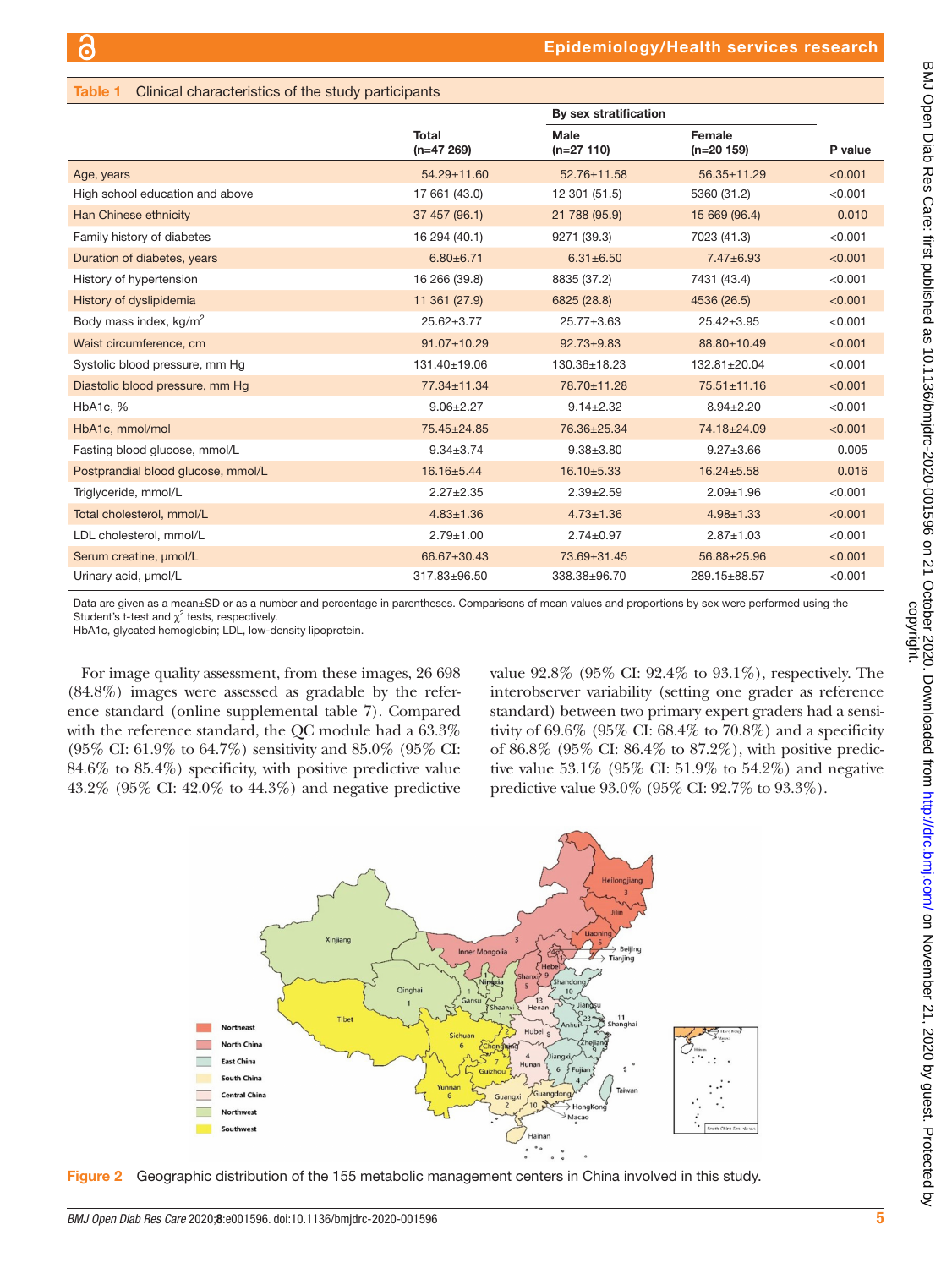For DR grading, the concordance between the DL algorithm and reference standard was 83.0% for the five-stage DR grading. The corresponding quadratic weighted kappa were 0.72 (95% CI: 0.72 to 0.72) [\(online](https://dx.doi.org/10.1136/bmjdrc-2020-001596) [supplemental table 8](https://dx.doi.org/10.1136/bmjdrc-2020-001596) and [online supplemental figure](https://dx.doi.org/10.1136/bmjdrc-2020-001596) [2](https://dx.doi.org/10.1136/bmjdrc-2020-001596)). The DL algorithm had an 83.3% (95% CI: 81.9% to 84.6%) sensitivity and 92.5% (95% CI: 92.1% to 92.9%) specificity for detecting referable DR. The positive and negative predictive values were 61.8% (95% CI: 60.3% to 63.3%) and 97.4% (95% CI: 97.2% to 97.7%), respectively. The Youden index was 75.8%. For two-stage manual grading, the concordance for the five-stage DR grading between the two primary graders, and between the primary graders and the reference standard were 84.3% and 91.0%, respectively. The corresponding quadratic weighted kappa were 0.74 (95% CI: 0.74 to 0.74) and 0.87 (95% CI: 0.87 to 0.87), respectively. The concordance between the DL algorithm and primary grader 1, primary grader 2 or one primary grader (combined two primary graders) were 82.8%, 81.8% and 82.3%, respectively. The corresponding quadratic weighted kappa were 0.66 (95% CI: 0.66 to 0.66), 0.67 (95% CI: 0.67 to 0.67) and 0.67 (95% CI: 0.67 to 0.67), respectively ([online supplemental](https://dx.doi.org/10.1136/bmjdrc-2020-001596) [table 8\)](https://dx.doi.org/10.1136/bmjdrc-2020-001596). Confusion matrices of the five-stage DR evaluation between the two primary graders, and between the primary graders and the reference standard are reported in [online supplemental figures 3 and 4](https://dx.doi.org/10.1136/bmjdrc-2020-001596).

Typical examples of false negative and false positive cases of DL QC and the grading module are shown in [online supplemental figures 5 and 6.](https://dx.doi.org/10.1136/bmjdrc-2020-001596)

#### AI-enabled DR screening

In total, 94 199 fundus images from all the participants were graded by the DL algorithm. Among all the images, 22 404 (23.8%) images were assessed as high quality, 49 566 (52.6%) as medium quality and 22 229 (23.6%) as low quality (ungradable) by the QC module ([online supple](https://dx.doi.org/10.1136/bmjdrc-2020-001596)[mental table 9\)](https://dx.doi.org/10.1136/bmjdrc-2020-001596). Thus, a total of 71 970 (76.4%) images from 40 665 (86.0%) participants were finally qualified for DR grading by the DL algorithm ([online supple](https://dx.doi.org/10.1136/bmjdrc-2020-001596)[mental tables 9 and 10\)](https://dx.doi.org/10.1136/bmjdrc-2020-001596). The ungradable images were mainly due to small pupil size or the presence of cataracts or other rare eye diseases and camera operation prob-lems [\(online supplemental table 11](https://dx.doi.org/10.1136/bmjdrc-2020-001596)).<sup>19 21 22 31-33</sup> Participants with ungradable images were recommended to the ophthalmology department for further examination.

Among the 40 665 gradable participants, the estimated prevalence of DR was 28.8% (95% CI: 28.4% to 29.3%), referable DR was 24.4% (95% CI: 24.0% to 24.8%) and VTDR was 10.8% (95% CI: 10.5% to 11.1%) ([table](#page-6-0) 2). When analyzed by risk factor stratifications, the estimated prevalence of DR was higher in women 29.6% (95% CI: 28.9% to 30.3%), than in men, 28.3% (95% CI: 27.7% to 28.8%) (p=0.0029). The estimated prevalence of DR increased with age and duration of diabetes (both p values for trend <0.0001). Similar results were found in referable DR and VTDR in the stratification of these risk factors. Furthermore, by the HbA1c stratification, when

HbA1c was <10.0% (85.77 mmol/mol), the prevalence of DR and referable DR increased with the raise of HbA1c (both p values for trend <0.0001), but decreased slightly without statistical significance when the HbA1c was 10.0% or higher (both p values >0.05). The prevalence of VTDR increased constantly with the raise of HbA1c (p value for trend <0.0001) ([table](#page-6-0) 2, and [online supplemental tables](https://dx.doi.org/10.1136/bmjdrc-2020-001596) [12 and 13](https://dx.doi.org/10.1136/bmjdrc-2020-001596), and [online supplemental figure 7](https://dx.doi.org/10.1136/bmjdrc-2020-001596)).

The five-stage DR grading and corresponding DME classification results by the DL algorithm for 40 665 gradable participants are shown in [online supplemental table](https://dx.doi.org/10.1136/bmjdrc-2020-001596) [14](https://dx.doi.org/10.1136/bmjdrc-2020-001596). The percentage of ungradable images and the DR grading results based on different types of cameras were listed in [online supplemental tables 15 and 16.](https://dx.doi.org/10.1136/bmjdrc-2020-001596)

#### **DISCUSSION**

In this large multicenter, real-world DR screening program, a DL-based AI system was deployed at 155 diabetes centers. Our study demonstrated that, in Chinese adults with diabetes, the estimated prevalence for any DR, referable DR and VTDR was 28.8%, 24.4% and 10.8%, respectively. The high prevalence of DR in various stages indicated the importance and urgency of early detection of DR in China. A DL system with comparable sensitivity and specificity to a panel of specialists enabled the efficient screening for DR at diabetes centers nationwide, and it may provide a solution to this problem.

Screening for DR in daily clinical work has not yet been well established at diabetes centers in China due to resource, infrastructure and retinal specialist limitations. Therefore, a comprehensive survey on DR prevalence and its actual burden in the whole country remains unaddressed.<sup>6</sup> Highly demanded at every diabetes center is the timely diagnosis and treatment of DR in order to achieve better outcomes over the widest diabetic population regardless of geographic and economic barriers.

Epidemiological studies published in the recent 10 years have demonstrated the prevalence of DR in China ranged from 5.4% to 44.8% in patients with diabetes.  $6-834$ The variability of DR prevalence in different studies was mainly due to the heterogeneity among the studies, including sample size, study design, clinical characteristics of participants, geographic region and DR classification criteria. A recent meta-analysis, which collected data from 31 community-based studies, showed that the pooled prevalence of any DR in DM participants was 18.45%, for NPDR it was 15.06% and for PDR it was 0.99%.<sup>6</sup> However, a single survey that reports the actual prevalence of DR in the whole country is lacking. In the present study, a large multicenter DR screening program, implemented with the aid of AI technology, was conducted in 26 provinces in China. The survey has provided the most up-todate information on DR characteristics in adults with diabetes and has indicated a high prevalence of DR in China. In addition, through stratification, the crude prevalence of DR was higher in older age groups and, together with the societal aging, it increases the burden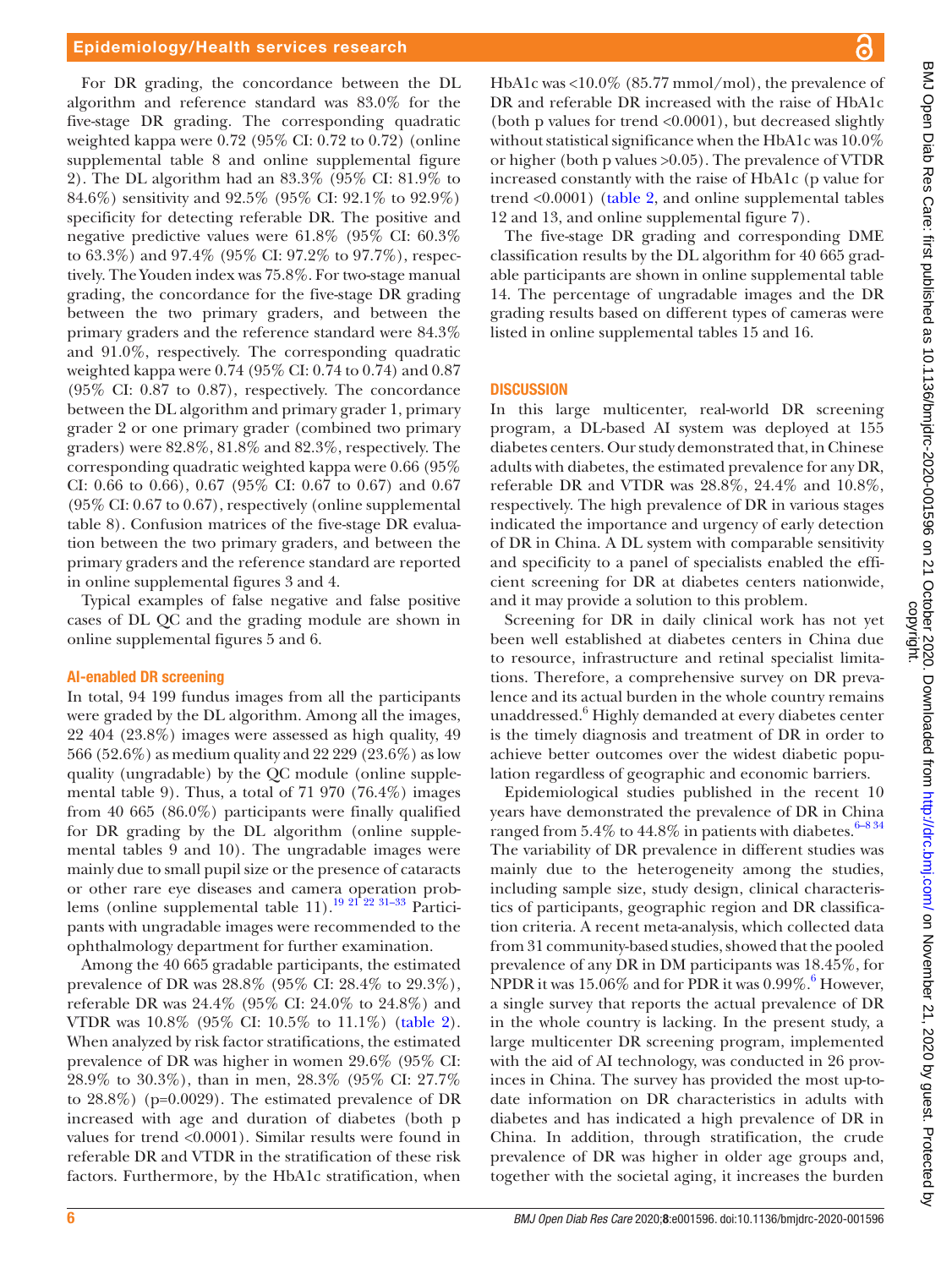<span id="page-6-0"></span>Table 2 Prevalence of diabetic retinopathy (DR), referable DR and vision-threatening DR (VTDR) in total and among different risk factor stratification

|                          | Prevalence % (95% CI) |                     |                                 |                 |  |
|--------------------------|-----------------------|---------------------|---------------------------------|-----------------|--|
|                          | DR                    | <b>Referable DR</b> | <b>VTDR</b><br>(including CSME) | No. of patients |  |
| Total                    | 28.8 (28.4 to 29.3)   | 24.4 (24.0 to 24.8) | 10.8 (10.5 to 11.1)             | 40 665          |  |
| Gender                   |                       |                     |                                 |                 |  |
| Male                     | 28.3 (27.7 to 28.8)   | 23.5 (23.0 to 24.1) | 10.0 (9.6 to 10.4)              | 23 686          |  |
| Female                   | 29.6 (28.9 to 30.3)   | 25.5 (24.9 to 26.2) | 11.9 (11.4 to 12.4)             | 16979           |  |
| Age groups, years        |                       |                     |                                 |                 |  |
| $18 - 29$                | 18.7 (16.6 to 20.8)   | 12.7 (10.9 to 14.4) | 6.2 (4.9 to 7.5)                | 1375            |  |
| $30 - 39$                | 22.9 (21.6 to 24.3)   | 17.0 (15.8 to 18.2) | 6.8 (6.0 to 7.6)                | 3775            |  |
| $40 - 49$                | 27.9 (26.9 to 29.0)   | 22.2 (21.4 to 23.1) | 8.9 (8.3 to 9.5)                | 8650            |  |
| $50 - 59$                | 30.2 (29.5 to 31.0)   | 25.6 (24.8 to 26.3) | 11.0 (10.5 to 11.5)             | 14 2 31         |  |
| $60 - 69$                | 30.2 (29.3 to 31.1)   | 27.1 (26.3 to 28.0) | 12.5 (11.9 to 13.2)             | 10 304          |  |
| $\geq 70$                | 33.5 (31.6 to 35.4)   | 31.8 (29.9 to 33.7) | 18.0 (16.5 to 19.6)             | 2330            |  |
| Diabetic duration, years |                       |                     |                                 |                 |  |
| < 5                      | 20.0 (19.4 to 20.6)   | 15.6 (15.0 to 16.1) | 5.9 (5.5 to 6.2)                | 17 175          |  |
| $5 - 10$                 | 30.8 (29.9 to 31.8)   | 25.7 (24.7 to 26.7) | 10.7 (10.0 to 11.4)             | 7246            |  |
| $10 - 15$                | 41.4 (40.1 to 42.7)   | 35.9 (34.6 to 37.1) | 16.8 (15.8 to 17.8)             | 5403            |  |
| $15 - 20$                | 49.1 (47.1 to 51.1)   | 44.3 (42.3 to 46.2) | 22.1 (20.4 to 23.7)             | 2426            |  |
| $\geq 20$                | 52.5 (50.0 to 54.9)   | 48.0 (45.5 to 50.4) | 10.7 (9.9 to 11.4)              | 1618            |  |
| HbA1c, %                 |                       |                     |                                 |                 |  |
| < 6.5                    | 18.4 (17.1 to 19.6)   | 14.9 (13.7 to 16.0) | 6.4 (5.6 to 7.1)                | 3778            |  |
| $6.5 - 6.9$              | 21.2 (19.8 to 22.7)   | 17.2 (15.8 to 18.5) | 7.3 (6.4 to 8.2)                | 3046            |  |
| $7.0 - 7.9$              | 26.5 (25.4 to 27.6)   | 21.7 (20.7 to 22.8) | 9.5 (8.7 to 10.2)               | 6208            |  |
| $8.0 - 8.9$              | 32.9 (31.7 to 34.2)   | 27.3 (26.1 to 28.4) | 11.2 (10.4 to 12.0)             | 5685            |  |
| $9.0 - 9.9$              | 34.0 (32.6 to 35.3)   | 29.4 (28.2 to 30.7) | 12.4 (11.5 to 13.3)             | 4941            |  |
| $\geq 10.0$              | 33.3 (32.5 to 34.2)   | 28.4 (27.6 to 29.2) | 13.0 (12.4 to 13.6)             | 11 338          |  |

CSME, clinically significant macular edema; DR, diabetic retinopathy; HbA1c, glycated hemoglobin; VTDR, vision-threatening diabetic retinopathy.

to the healthcare system. However, since the prevalence of DR was decreased in subgroups with lower degrees of HbA1c, it may predict a better glycemic control with the lessening of eye complications.

Most DL-based DR grading studies have focused on the methodology development and validation using highquality, curated public datasets.<sup>17–19</sup> The implementation of automated DL algorithms for DR screening in realworld practice was rare.<sup>20 23 24 35</sup> One example was the large community-based, nationwide DR screening program using  $DL$  algorithm in Thailand.<sup>23</sup> Another two examples in its use in clinical settings were performed by Gulshan *et al* and van der Heijden *et al*, respectively.<sup>20 24</sup> The former study involved 3049 patients with diabetes in two eye care clinics in India.[20](#page-9-10) The results demonstrated 88.9% and 92.1% sensitivities, and 92.2% and 95.2% specificities for the detection of moderate or worse DR in the two clinics, respectively. The latter was performed in the Hoorn diabetes center including 1415 patients which reported a 68.0% sensitivity and 86.0% specificity for detecting

referable DR by the IDx-DR device based on ICDR standard, compared with adjudicated reference standard by a panel of three experts; the averaged sensitivity and specificity of the three experts against the adjudicated reference standard were 74.7% and 99.7%, respectively; however, the quality of the fundus images collected was unsatisfactory, which may be due to the implementation of the study in the non-ophthalmic specialized clinical setting[.24](#page-9-19) These studies offered good examples and indicated the feasibility and validity of DL implementation in real-world clinical work flows. However, in these studies, the DL algorithms were deployed only at individual centers with small or moderate sample size. The wide deployment of DL-based systems to multiple nonophthalmic specialized medical centers or healthcare systems with different resources remains unclear.

Therefore, in the present study we applied a DL algorithm for DR screening at 155 diabetes care centers involving 47 269 patients with diabetes in China. A variety of fundus cameras meeting the base requirements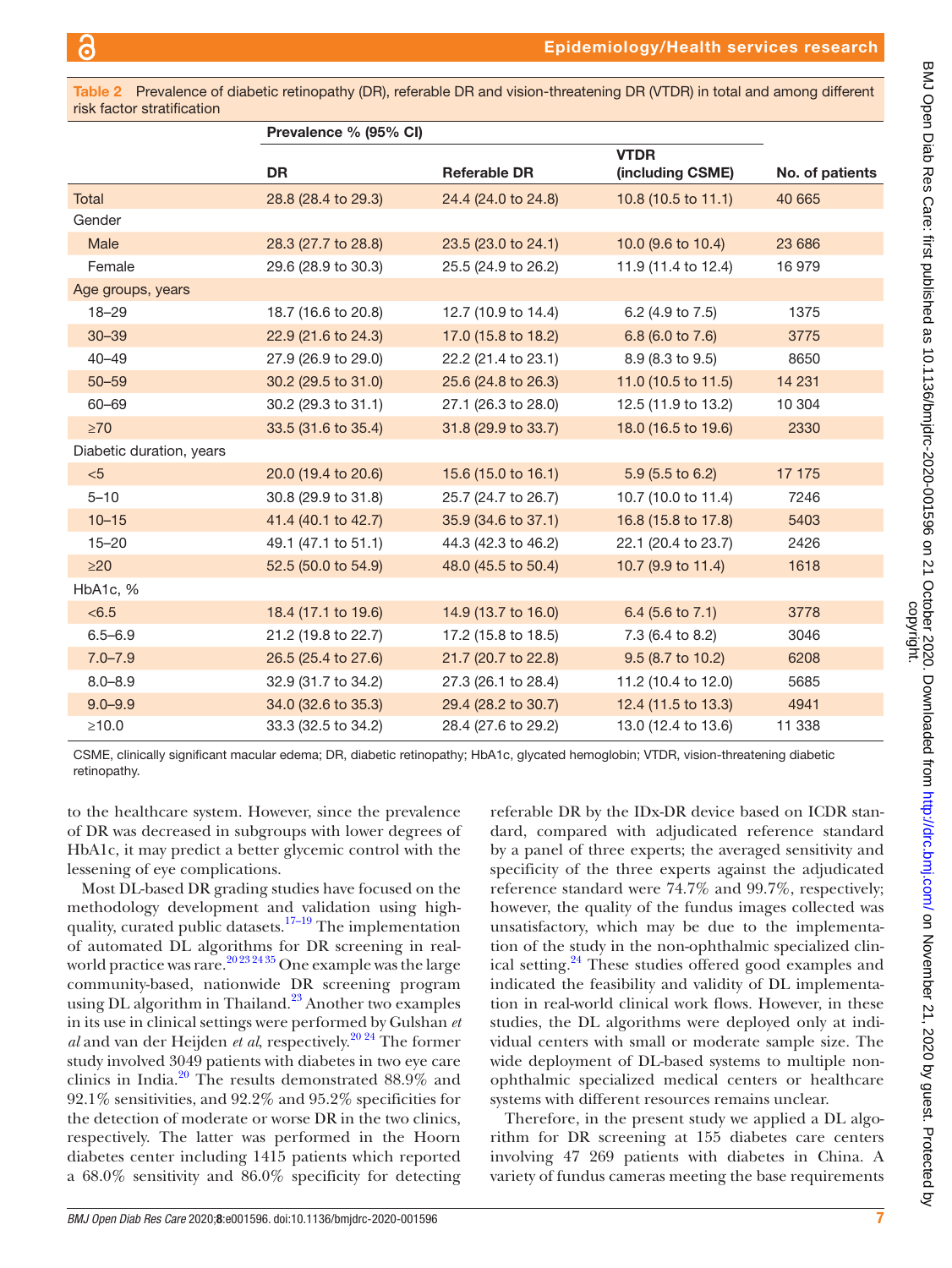for photograph acquisition were used. The DL algorithms provided a five-stage DR severity grading and DME detection in a real-time manner. The DL system was integrated with various fundus camera models used in MMCs, allowing seamless, push-button image QC and DR staging onsite. None of the deep neural networks in the DL system was trained or fine tuned using any MMC images, demonstrating strong domain transfer and generalization capability, as well as robustness and reproducibility on unseen images. The sensitivity for detecting referable DR was 83.3%, and the specificity was 92.5%, with an Youden index of 75.8%. The performance of the DL system is comparable to the interobserver variability of specialists who are limited in availability (1.1 hour/ day on average) and have a long response time (1.5 days on average) in real-world practice. The high specificity (92.5%) performance of the DL system in detecting referable DR may be used as a safe and low-false-alarm autonomous referral decision, that is, all patients classified as referable DR by the algorithms are referred to specialists without further manual review. The algorithms were trained on datasets collected from different populations and scenarios, and they show good generalization characteristics. Furthermore, in order to evaluate the effects of the QC module of the DL system, the quality assessment results obtained by the algorithm and by the reference standard were compared. Although low-quality images were inevitable in non-ophthalmic clinical settings, by enabling AI QC feedback in the image acquisition phase, the proportion of qualified images could reach 92.8% of all the fundus images acquired according to the negative predictive value of the QC model, together with strengthening the training process on technician's operation skills (ie, distinguishing patients with small pupil or cataracts, and improving image contrast or focus issues), the percentage of low-quality images will reduce to the least extent and lead to more reliable subsequent DR grading in the future work.

There are several strengths in the present study. First, it was conducted at 155 diabetes centers in China. The study results were representative because the involved MMCs were in the hospitals with different levels according to tiered medical service system and in the regions with different economic and culture background. Furthermore, the study sample size was large and enrolled consecutive patients with proper sex ratio, wide distribution of age, diabetes duration and metabolic control situation which mimics the characteristics of diabetes in the real-world situation. Second, it was a large AI-enabled DR screening program, with comparable performance to specialists. The automated DL system proved to be a scalable solution given the markedly increased diabetes prevalence and relatively inadequate medical resources in China, so as to perform effective screening of patients at diabetes centers that diagnose and manage the majority of patients with diabetes. In addition, the image QC module has significantly increased the validity and accuracy of DR

screening, which enables the regular screening of DR in non-ophthalmic clinical settings.

The study has several limitations. First, since the study was conducted at multiple clinical centers, even with the large sample size, the DR prevalence was not commensurate to that of the general population. Second, the estimated prevalence of DR (27.57%) and referable DR (16.59%) by the reference standard in one-third of the randomly selected participants were relatively lower than those by the AI screening. The higher negative predictive values, but the lower positive predictive value might lead to an overestimate of DR prevalence by the DL algorithm. While, the other factors, including only one single non-mydriatic fundus photography instead of multifield fundus photography were obtained might underestimate the DR prevalence by the DL algorithm. In addition, there were disagreements between the human graders and the DL QC model. The typical example of false negative result was the out of focus image judged as ungradable by the algorithm but gradable by the graders, while the false positive result was the too dark image judged as ungradable by graders but gradable by the algorithm [\(online](https://dx.doi.org/10.1136/bmjdrc-2020-001596) [supplemental figure 5](https://dx.doi.org/10.1136/bmjdrc-2020-001596)). For all the above reasons, one should be cautious in interpreting the current findings.

In conclusion, in the present study, we validated the feasibility and accuracy of an automated DL algorithm in DR screening and surveyed the prevalence of DR, referable DR and VTDR at 155 diabetes centers in China. With comparable performance to human specialists and scalability, the automated system may offer an effective, cost-efficient and practical screening in routine diabetes follow-up and retinal complication management. More diabetes centers and primary care facilities are now joining the program to improve and validate the screening and referral procedures, thereby endeavoring to mitigate the public health problem.

#### Author affiliations

<sup>1</sup>Department of Endocrine and Metabolic Diseases, Shanghai Institute of Endocrine and Metabolic Diseases, Ruijin Hospital, Shanghai Jiao Tong University School of Medicine, Shanghai, China; Shanghai National Clinical Research Center for metabolic Diseases, Key Laboratory for Endocrine and Metabolic Diseases of the National Health Commission of the PR China, Shanghai National Center for Translational Medicine, Ruijin Hospital, Shanghai Jiao Tong University School of Medicine, Shanghai, China

<sup>2</sup>Department of Internal Medicine, The Second People's Hospital of Yuhuan, Yuhuan, China

<sup>3</sup>Department of Research, VoxelCloud, Shanghai, China

4 Department of Ophthalmology, Shanghai General Hospital, Shanghai Jiao Tong University School of Medicine, Shanghai, China

5 Department of Electrical Engineering, Shanghai Jiao Tong University, Shanghai, China

<sup>6</sup>Department of Ophthalmology, The Third People's Hospital of Datong, Datong, China

<sup>7</sup> Center for Endocrine Metabolism and Immune Diseases, Beijing Luhe Hospital, Capital Medical University, Beijing, China

<sup>8</sup>Department of Endocrinology and Metabolism, The First Affiliated Hospital, and College of Clinical Medicine of Henan University of Science and Technology; Luoyang City Clinical Research Center for Endocrinology and Metabolism, Luoyang, China

<sup>9</sup>Department of Internal Medicine of Traditional Chinese Medicine, Sheyang Diabetes Hospital, Yancheng, China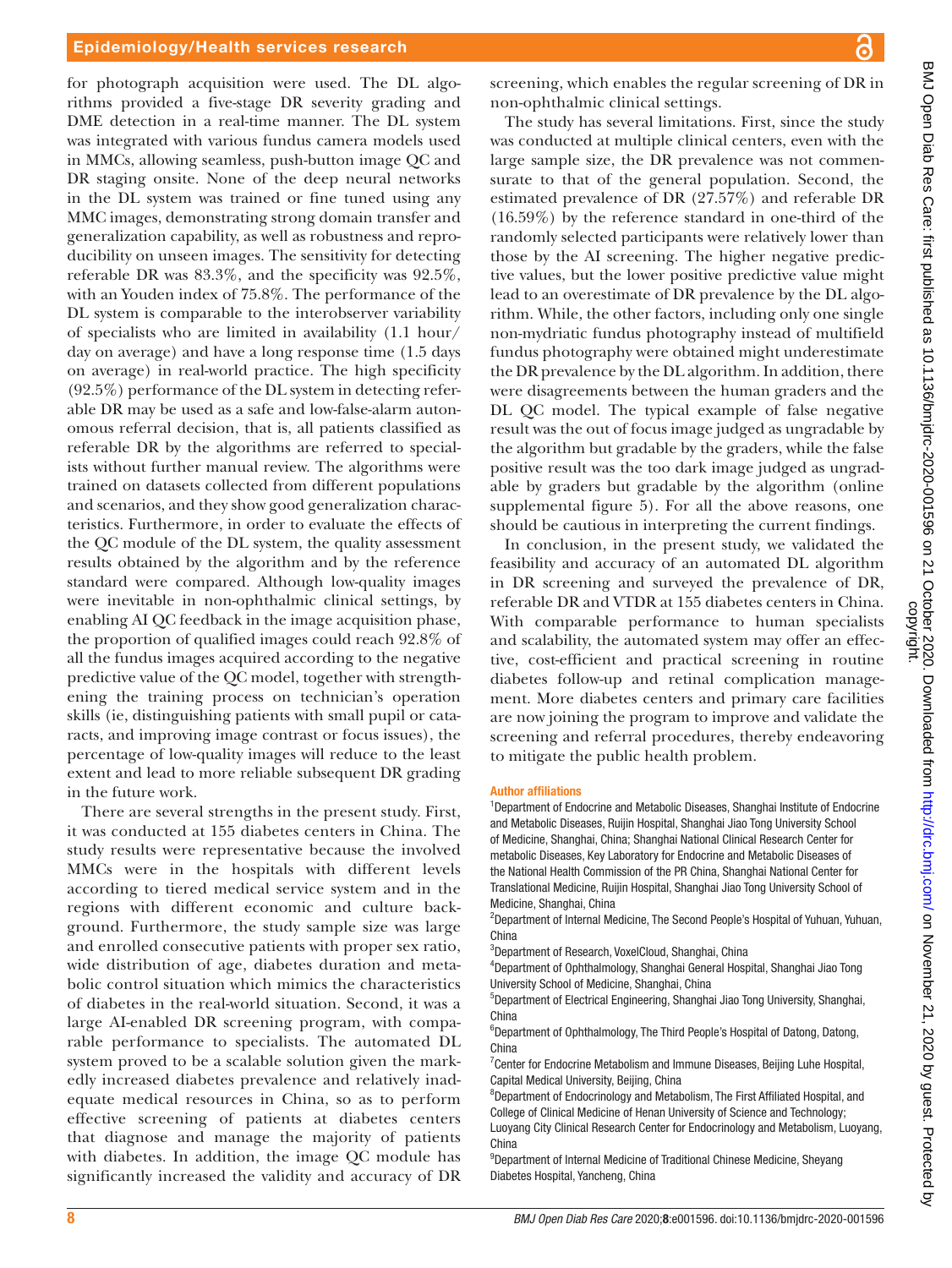Qi (The People's Hospital of Yunxian, Yunnan Province, China), Jie Yang (Fujian

BMJ Open Diab Res Care: first published as 10.1136/bmjdrc-2020-001596 on 21 October 2020. Downloaded from http://drc.bmj.com/ on November 21, 2020 by guest. Protected by<br>copyright. BMJ Open Diab Res Care: first published as 10.1136/bmjdrc-2020-001596 on 21 October 2020. Downloaded from <http://drc.bmj.com/> on November 21, 2020 by guest. Protected by

<sup>10</sup>Department of Endocrinology, The Second Affiliated Hospital Dalian Medical University, Dalian, China

<sup>11</sup>Department of Endocrinology, Datong Coal Group Ltd. General Hospital, Datong, China

<sup>12</sup>Department of Endocrine and Metabolic Diseases, The First People's Hospital of Yunnan Province, Kunming, China

<sup>13</sup>Department of Endocrinology and Metabolism, The Affiliated Hospital of Southwest Medical University, Luzhou, Sichuan, China

<sup>14</sup>Department of Endocrinology and Metabolism, Shanghai General Hospital, Shanghai Jiao Tong University School of Medicine, Shanghai, China

<sup>15</sup>Department of Endocrinology, Longkou People's Hospital, Yantai, China

<sup>16</sup>Department of Endocrinology, The Third Affiliated Hospital of Nanchang University, Nanchang, China

<sup>17</sup>Department of Endocrinology, The Second Affiliated Hospital of Kunming Medical University, Kunming, China

<sup>18</sup>Department of Endocrinology and Metabolism, The Affiliated Suzhou Hospital of Nanjing Medical University, Suzhou, Jiangsu, China

<sup>19</sup>Department of Endocrinology and Metabolism, Hebi Coal (group) Ltd. General Hospital, Hebi, China

<sup>20</sup>Department of Endocrinology and Metabolism, People's Hospital of Zhengzhou, Zhengzhou, China

<sup>21</sup> Department of Computer Science, Computer Graphics & Vision Laboratory, University of California Los Angeles, Los Angeles, California, USA

<sup>22</sup>Department of Research, VoxelCloud, Los Angeles, California, USA

Acknowledgements The authors would like to thank all study participants and participating centers. We thank Drs Yufan Wang (Shanghai General Hospital, Shanghai Jiao Tong University School of Medicine, Shanghai, China), Weijiang Chu (Laizhou Municipal Hospital, Shandong Province, China), Lin Zhang (Bayannur Hospital, Inner Mongolia Autonomous Region, China), Yanmei Yu (Mudanjiang Cardiovascular Hospital, Heilongjiang Province, China), Xingjian Zhou (Xiangyang No.1 People's Hospital, Hubei Province, China), Hongmei Qiu (People's Hospital of Yuxi City, Yunnan Province, China), Wenbing Ai (Yiling Hospital of Yichang, Hubei Province, China), Xueqin Wang (First People's Hospital of Nantong, Jiangsu Province), Zhiqiang Kang (ZhengZhou Central Hospital, Henan Province, China), Xiaowen Chen (Huangshi Central Hospital, Hubei Province, China), Chunlei Deng (People's Hospital of Ningxiang, Hunan Province, China), Mingfu Ma (The Fifth People's Hospital of Qinghai Province, Qinghai Province, China), Hong Yang (Ruian People's Hospital, Zhejiang Province, China), Huige Shao (Changsha Central Hospital, Hunan Province, China), Shen Qu (Shanghai Tenth People's Hospital, Shanghai, China), Feixia Shen (The First Affiliated Hospital of Wenzhou Medical University, Zhejiang Province, China), Bangqun Ji (Xingyi People's Hospital, Guizhou Province, China), Jianling Du (The First Affiliated Hospital of Dalian Medical University, Liaoning Province, China), Riqiu Chen (Lishui City People's Hospital, Zhejiang Province, China), Wei Tang (Geriatric Hospital of Nanjing Medical University, Jiangsu Province, China), Xueyuan Jia (Dujiangyan Medical Center, Sichuan Province, China), Laixiang Li (Qinan County Hospital of Traditional Chinese Medicine, Gansu Province, China), Lin Yuan (Zhuhai People's Hospital, Guangdong Province, China), Yongjun Chen (Hongze Huaian District People's Hospital, Jiangsu Province, China), Ning Xu (The First People's Hospital of Lianyungang, Jiangsu Province, China), Lin Gao (Affiliated Hospital of Zunyi Medical University, Guizhou Province, China), Canli Gu (Ruyang People's Hospital, Henan Province, China), Zhaoli Yan (The Affiliated Hospital of Inner Mongolia Medical University, Inner Mongolia Autonomous Region, China), Wenzhi Zhang (Qixia People's Hospital), Shandong Province, China), Bingyin Shi (The First Affiliated Hospital of Xi'an JiaoTong University, Shanxi Province, China), Hongyan Deng (Puai Hospital, Hubei Province, China), Jie Shen (The Third Affiliated Hospital of Southern Medical University, Guangdong Province, China), Anhua Huang (Renhuai City People Hospital, Guizhou Province, China), Feng Wei (Binzhou People's Hospital, Shandong Province, China), Yufang Gao (Zuozhou City Hospital, Hebei Province, China), Jinhong Chen (People's Hospital of Hengxian County, Nanning, Guangxi, China), Yu Zhao (Baoan Central Hospital of Shenzhen, Guangdong Province, China), Xinhua Ye (Changzhou No.2 People's Hospital, Jiangsu Province, China), Weici Xie (The First People's Hospital of Tianmen in Hubei Province, China), Jinsong Kuang (The Fourth Hospital of People, Shenyang, Liaoning Province, China), Yan Feng (Mudanjiang City Second People's Hospital, Heilongjiang Province, China), Yunping Zhang (The People's Hospital of Xiangyun, Yunnan Province, China), Wei Zhu (Sucheng Cai Town Hospital, Jiangsu Province, China), Shiwei Cui (Affiliated Hospital of Natong University, Jiangsu Province, China), Zunhai Zhou (Yangpu Hospital,Tongji University, Shanghai, China), Xiaoqing Su (Jiangxi Pingxiang People's Hospital, Jiangxi Province, China), Yu Shi (Qidong People's Hospital, Jiangsu Province, China), Xiaoju

Jianou Hospital, Fujian Province, China), Jianying Pu (Shanghai Gonghui Hospital, Shanghai, China), Ping Tang (Shenzhen Luohu Hospital Group, Guangdong Province, China), Rongyue Chen (Third People's Hospital of Xuchang, Henan Province, China), Yingli Pan (Fangda Medical Yingkou People's Hospital, Liaoning Province, China), Jinhua Qiu (People's Hospital of Xinfeng County, Jiangxi Province, China), Liwei Qiu (Anyang Hospital of Traditional Chinese Medicine, Henan Province, China), Hui Cao (First People's Hospital of Shangqiu, Henan Province, China), Xurong Jia (People's Hospital of Rongshui Miao Autonomous County, Guangxi, China), Shaofang Wang (The People's Hospital of Anyang City, Henan Province, China), Jun Liao (People's Hospital of Ruijin City, Jiangxi Province, China), Xiaomin Xie (The First People's Hospital of Yinchuan, Ningxia Hui Autonomous Region, China), Zhihong Zeng (Longquan People's Hospital, Zhejiang Province, China), Yiyuan Yao (First People's Hospital of Xiushui County, Jiangxi Province, China), Xiaoshu Wang (West China-Guang'an Hospital, Sichuan University, Sichuan Province, China), Huiju Zhong (Xiangya Changde Hospital, Hunan Province, China), Jialin Xia (Guixi People's Hospital, Jiangxi Province, China), Xiujun Yan (First People's Hospital of Guannan County, Jiangsu Province, China), Sha Gan (Fengqing County People's Hospital of Yunnan, Yunnan Province, China), Lianzeng Sun (Shandong Energy Zibo Mining Group Co., Ltd Central Hospital, Shandong Province, China), Bo Zhang (The People's Hospital of Shimen County, Hunan Province, China), Dadong Fei (Zaozhuang Municipal Hospital, Shandong Province, China), Lianhuan Zhang (Shaoxing Hospital of Traditional Chinese Medicine, Zhejiang Province, China), Hui Zheng (People's Hospital of Wulian County, Shandong Province, China), Shan Dong (First People's Hospital of Qingzhen, Guizhou, Guizhou Province, China), Bin Liu (Nuclear industry Beijing 401 Hospital, Beijing, China), Xianchen Liu (Chifeng City Center Hospital Ningcheng County, Inner Mongolia Autonomous Region, China), Bi Lu (Aoyang Hospital, Jiangsu Province, China), Ling Gao (Xiangyang Central Hospital, Hubei Province, China), Xuejian Ni (Taiping Street Community Health Service Center, Suzhou Xiangcheng District, Jiangsu Province, China), Xiangning Sun (Central Hospital of Qinghe County, Hebei Province, China), Qian Zhang (The Second Affiliated Hospital of Guizhou Medical University, Guizhou Province, China), Laijun Qiao (Gongyi City People's Hospital, Henan Province, China), Hongjun Fu (Taizhou Enze Medical Center Luqiao Hospital, Zhejiang Province, China), Jingwen Gan (Liyuan Community Health Service Center, Tongzhou District, Beijing, China), Haiying Niu (Luquan People's Hospital, Hebei Province, China), Cuirong Wu (Shenzhen Zhonghai Hospital, Guangdong Province, China), Libo Chen (Shenzhen Nanshan Hospital, Guangdong Province, China), Zhiyuan Yang (Luoyang Central Hospital Affiliated to Zhengzhou University, Henan Province, China), Mingjun Gu (Shanghai Pudong Gongli Hospital, Shanghai, China), Xiaoyan Shi (PKUCare Luzhong Hospital, Shandong Province, China), Rong Li (Chongzhou People's Hospital, Sichuan Province, China), Chunxiao Shi (People's Hospital of Anshun City, Guizhou Province, China), Xu Lian (Hongqi Hospital Affiliated to Mudanjiang Medical University, Heilongjiang Province, China), Fengshi Tian (Tianjin 4th Centre Hospital, Tianjin, China), Yugang Hu (Chaozhou People's Hospital, Guangdong Province, China), Lingling Xu (Shenzhen Hospital of Southern Medical University, Guangdong Province, China), Jianbo Yun (Weitang Health Center, Xinbei District, Changzhou, Jiangsu Province, China), Wangjun Chen (Taicang Shaxi People's Hospital, Jiangsu Province, China), Weiyuan Huang (Jiangyin Harbour Hospital, Jiangsu Province, China), Yun Liang (People's Hospital of Fengdu County, Chongqing, China), Tao Yang (Jiangsu Province Hospital, Jiangsu Province, China), Angui Yang (Zhongxiang People's Hospital, Hubei Province, China), Weiping Tu (Shaoxing Shangyu People's Hospital, Zhejiang Province, China), Yaoming Xue (Nanfang Hospital, Southern Medical University, Guangdong Province, China), Zheng Li (Daxing Xihongmen Hospital, Beijing, China), Pengqiu Li (Sichuan Academy of Medical Sciences·Sichuan Provincial People's Hospital, China), Xiaopang Rao (Qingdao Chengyang People's Hospital, Shandong Province, China), Li Yan (Sun Yat-sen Memorial Hospital,Sun Yat-sen University, Guangdong Province, China), Guiyang Liu (People's Hospital of Renshou County, Meishan, Sichuan Province, China), Junqiang Ba (The First People's Hospital of Zunyi, Guizhou Province, China), Yezi Sun (Zhangjiagang First People's Hospital, Jiangsu Province, China), Zhewu Yin (Fu Ning People's Hospital, Jiangsu Province, China), Wenbing Xu (People's Hospital of Yungang District, Datong City, Shanxi Province, China), Xiongwei Dong (Fangsong Street Community Health Service Center, Songjiang District, Shanghai, China), Wei Wang (Xiang'an Hospital of Xiamen University, Fujian Province, China), Xiaotai Jin (Xinrui hospital, Wuxi New District, Jiangsu Province, China), Binbin Tian (Yuzhou City People's Hospital, Henan Province, China), Zhigang Zhao (Zhengzhou Yihe Hospital, Henan Province, China), Zuhua Gao (Taizhou Hospital of Zhejiang Province, China), Chunlong Mei (Longhua County Hospital, Hebei Province, China), Qiaoyun Qian (Dongtai Hospital of Traditional Chinese Medicine, Jiangsu Province, China), Yunxia Chen (Cangzhou People's Hospital, Hebei Province, China), Peng Su (Tongnan District People's Hospital, Chongqing, China), Jingze Huang (Pingtan Comprehensive Experimental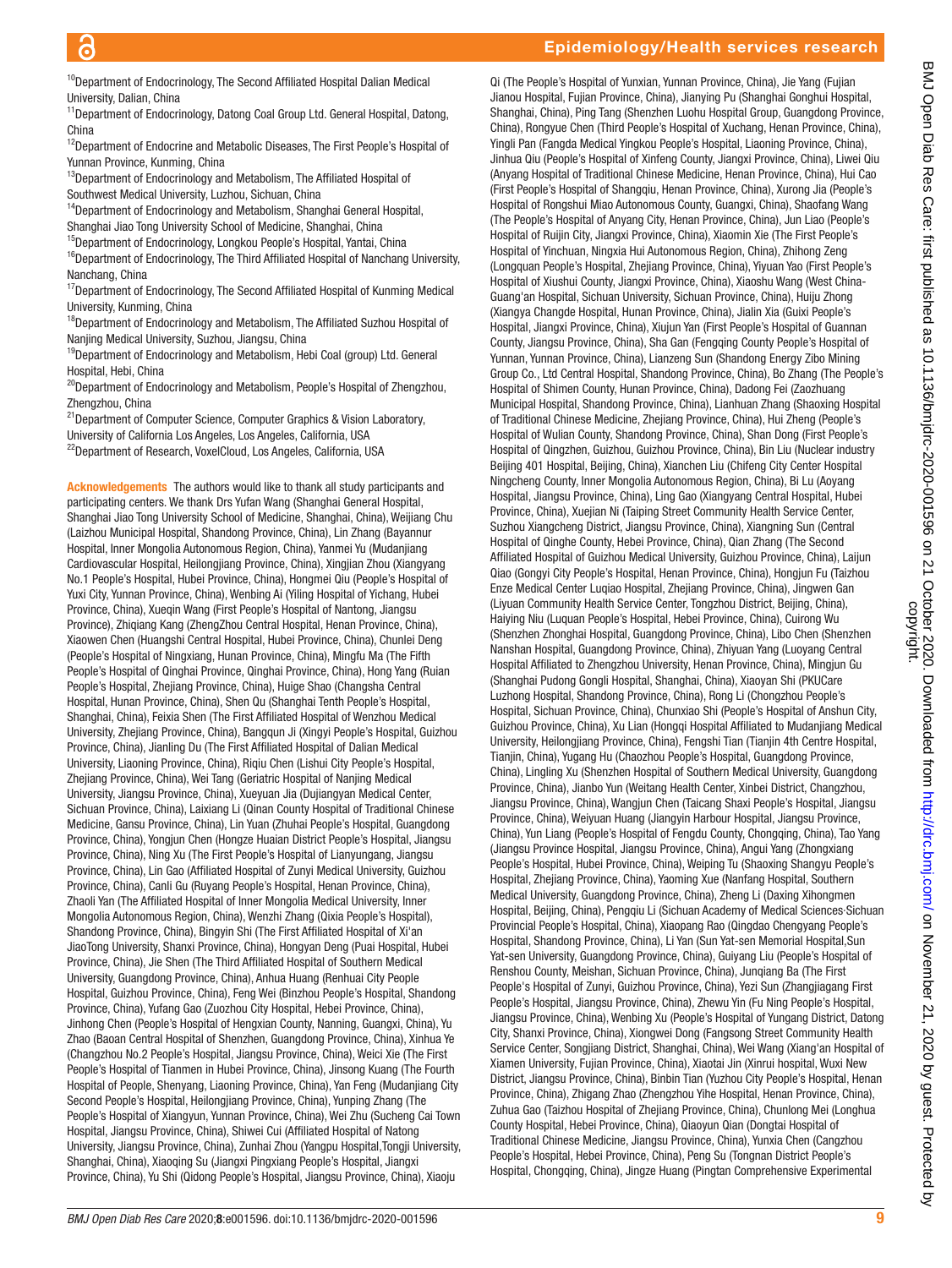#### Epidemiology/Health services research

Area Hospital, Fujian Province, China), Hongxia Tang (Zhangjiakou First Hospital, Hebei Province, China), Tongfu Bian (Yancheng Bufeng Central Health Center, Jiangsu Province, China), Xuefeng Li (Affiliated Taihe Hospital of Hubei University of Medicine, China), Guiying Wang (The Fifth People's Hospital of Datong, Shanxi Province, China), Ziqi Zhao (Liaoning Lida Diabetes Hospital, Liaoning Province, China), Guoqi Yang (Second People's Hospital of Yandu District, Jiangsu Province, China), Chunfang Qian (Chedun Town Community Health Service Center, Songjiang District, Shanghai, China), Yong Dai (People's Hospital of QingXian, Hebei Province, China), Yaxiong Shi (The Second Affiliated Hospital of Fujian Medical University, Fujian Province, China), Fuzai Yin (First Hospital of Qinhuangdao, Hebei Province, China), Xuemin Li (Handan Seventh hospital, Hebei Province, China), Wei Wang (Xinbang Town Community Health Service Center, Songjiang District, Shanghai, China), Yane Liu (Shanxian Central Hospital, Shandong Province, China), Xiaohua Li (Shanghai Seventh People's Hospital, Shanghai, China), Yanling Feng (The First People's Hospital of Jinzhong, Shanxi Province, China) for their collection of data and taking care of patients.

Contributors WW, XX, XD and GN conceived and design the study. YZ, JS, YiP, ZhZ, ZW and SJ analyzed the data. JS, YiP, QZ, LY, DZ, HJ, YD, BS, PG, HS, QW, YoP, JL, LH, TK, LC, FX and QD contributed to data collection. KQ organized the expert panel for manual grading. KL and XX directed the fundus image diagnosis by specialist graders. XD, ZiZ, KQ, ZW and SJ were involved in the development, optimization and verification of the DL Algorithms. YZ, JS, YiP, ZhZ, QZ, ZW, XD and DT drafted and revised the manuscript. WW, XD and YZ approved the final version of the manuscript. WW and XD are the guarantors of this work and, as such, had full access to all the data in the study and take responsibility for the decision to submit for publication.

Funding This research was supported by grants from National Key R&D Program of China (2016YFC0901200, 2018YFC1314800); Chinese Academy of Engineering (2019-XZ-42); the National Natural Science Foundation of China (81670797); the Program for Shanghai Outstanding Medical Academic Leader (2019LJ07); the Youth Program of Shanghai Municipal Health and Family Planning Commission (20174Y0081) and the Yang Fan Project of Shanghai Science and Technology Committee (19YF1442700).

Map disclaimer The depiction of boundaries on the map(s) in this article does not imply the expression of any opinion whatsoever on the part of BMJ (or any member of its group) concerning the legal status of any country, territory, jurisdiction or area or of its authorities. The map(s) are provided without any warranty of any kind, either express or implied.

Competing interests None declared.

#### Patient consent for publication Not required.

Ethics approval The study protocol was approved by the ethics committees at Ruijin Hospital, Shanghai Jiao Tong University School of Medicine, the leading MMC center (KY2018-103-3) and at the other participating centers subsequently if necessary. This study complied with the provisions of the Declaration of Helsinki. All study participants provided written informed consent.

Provenance and peer review Not commissioned; externally peer reviewed.

Data availability statement Data are available on reasonable request.

Open access This is an open access article distributed in accordance with the Creative Commons Attribution Non Commercial (CC BY-NC 4.0) license, which permits others to distribute, remix, adapt, build upon this work non-commercially, and license their derivative works on different terms, provided the original work is properly cited, appropriate credit is given, any changes made indicated, and the use is non-commercial. See:<http://creativecommons.org/licenses/by-nc/4.0/>.

#### ORCID iD

Weiqing Wang <http://orcid.org/0000-0001-6027-3084>

#### **REFERENCES**

- <span id="page-9-0"></span>1 Cho NH, Shaw JE, Karuranga S, *et al*. IDF diabetes atlas: global estimates of diabetes prevalence for 2017 and projections for 2045. *[Diabetes Res Clin Pract](http://dx.doi.org/10.1016/j.diabres.2018.02.023)* 2018;138:271–81.
- <span id="page-9-1"></span>2 Xu Y, Wang L, He J, *et al*. Prevalence and control of diabetes in Chinese adults. *[JAMA](http://dx.doi.org/10.1001/jama.2013.168118)* 2013;310:948–59.
- <span id="page-9-2"></span>3 Wang L, Gao P, Zhang M, *et al*. Prevalence and ethnic pattern of diabetes and prediabetes in China in 2013. *[JAMA](http://dx.doi.org/10.1001/jama.2017.7596)* 2017;317:2515–23.
- <span id="page-9-3"></span>Ma RCW. Epidemiology of diabetes and diabetic complications in China. *[Diabetologia](http://dx.doi.org/10.1007/s00125-018-4557-7)* 2018;61:1249–60.
- 5 Zheng Y, Ley SH, Hu FB. Global aetiology and epidemiology of type 2 diabetes mellitus and its complications. *[Nat Rev Endocrinol](http://dx.doi.org/10.1038/nrendo.2017.151)* 2018;14:88–98.
- <span id="page-9-4"></span>6 Song P, Yu J, Chan KY, *et al*. Prevalence, risk factors and burden of diabetic retinopathy in China: a systematic review and metaanalysis. *[J Glob Health](http://dx.doi.org/10.7189/jogh.08.010803)* 2018;8:010803.
- 7 Yang Q-H, Zhang Y, Zhang X-M, *et al*. Prevalence of diabetic retinopathy, proliferative diabetic retinopathy and non-proliferative diabetic retinopathy in Asian T2DM patients: a systematic review and meta-analysis. *[Int J Ophthalmol](http://dx.doi.org/10.18240/ijo.2019.02.19)* 2019;12:302–11.
- 8 Zhang G, Chen H, Chen W, *et al*. Prevalence and risk factors for diabetic retinopathy in China: a multi-hospital-based cross-sectional study. *[Br J Ophthalmol](http://dx.doi.org/10.1136/bjophthalmol-2017-310316)* 2017;101:1591–5.
- <span id="page-9-5"></span>9 Vujosevic S, Aldington SJ, Silva P, *et al*. Screening for diabetic retinopathy: new perspectives and challenges. *[Lancet Diabetes](http://dx.doi.org/10.1016/S2213-8587(19)30411-5)  [Endocrinol](http://dx.doi.org/10.1016/S2213-8587(19)30411-5)* 2020;8:337–47.
- <span id="page-9-6"></span>10 Abramoff MD, Niemeijer M, Russell SR. Automated detection of diabetic retinopathy: barriers to translation into clinical practice. *[Expert Rev Med Devices](http://dx.doi.org/10.1586/erd.09.76)* 2010;7:287–96.
- 11 Andonegui J, Zurutuza A, de Arcelus MP, *et al*. Diabetic retinopathy screening with non-mydriatic retinography by general practitioners: 2-year results. *[Prim Care Diabetes](http://dx.doi.org/10.1016/j.pcd.2012.01.001)* 2012;6:201–5.
- 12 Sapkota R, Chen Z, Zheng D, *et al*. The profile of sight-threatening diabetic retinopathy in patients attending a specialist eye clinic in Hangzhou, China. *[BMJ Open Ophthalmol](http://dx.doi.org/10.1136/bmjophth-2018-000236)* 2019;4:e000236.
- <span id="page-9-7"></span>13 LeCun Y, Bengio Y, Hinton G. Deep learning. *[Nature](http://dx.doi.org/10.1038/nature14539)* 2015;521:436–44.
- 14 Carin L, Pencina MJ. On deep learning for medical image analysis. *[JAMA](http://dx.doi.org/10.1001/jama.2018.13316)* 2018;320:1192–3.
- 15 Esteva A, Robicquet A, Ramsundar B, *et al*. A guide to deep learning in healthcare. *[Nat Med](http://dx.doi.org/10.1038/s41591-018-0316-z)* 2019;25:24–9.
- <span id="page-9-8"></span>16 Ting DSW, Cheung CY-L, Lim G, *et al*. Development and validation of a deep learning system for diabetic retinopathy and related eye diseases using retinal images from multiethnic populations with diabetes. *[JAMA](http://dx.doi.org/10.1001/jama.2017.18152)* 2017;318:2211–23.
- <span id="page-9-9"></span>17 Gulshan V, Peng L, Coram M, *et al*. Development and validation of a deep learning algorithm for detection of diabetic retinopathy in retinal fundus Photographs. *[JAMA](http://dx.doi.org/10.1001/jama.2016.17216)* 2016;316:2402–10.
- 18 Abràmoff MD, Lou Y, Erginay A, *et al*. Improved automated detection of diabetic retinopathy on a publicly available dataset through integration of deep learning. *[Invest Ophthalmol Vis Sci](http://dx.doi.org/10.1167/iovs.16-19964)* 2016;57:5200–6.
- <span id="page-9-17"></span>19 Li Z, Keel S, Liu C, *et al*. An automated grading system for detection of Vision-Threatening Referable diabetic retinopathy on the basis of color fundus Photographs. *[Diabetes Care](http://dx.doi.org/10.2337/dc18-0147)* 2018;41:2509–16.
- <span id="page-9-10"></span>20 Gulshan V, Rajan RP, Widner K, *et al*. Performance of a Deep-Learning algorithm vs manual grading for detecting diabetic retinopathy in India. *[JAMA Ophthalmol](http://dx.doi.org/10.1001/jamaophthalmol.2019.2004)* 2019;137:987–93.
- 21 Abràmoff MD, Lavin PT, Birch M, *et al*. Pivotal trial of an autonomous AI-based diagnostic system for detection of diabetic retinopathy in primary care offices. *[NPJ Digit Med](http://dx.doi.org/10.1038/s41746-018-0040-6)* 2018;1:39.
- 22 Natarajan S, Jain A, Krishnan R, *et al*. Diagnostic accuracy of community-based diabetic retinopathy screening with an Offline artificial intelligence system on a smartphone. *[JAMA Ophthalmol](http://dx.doi.org/10.1001/jamaophthalmol.2019.2923)* 2019;137:1182–8.
- <span id="page-9-18"></span>23 Raumviboonsuk P, Krause J, Chotcomwongse P, *et al*. Deep learning versus human graders for classifying diabetic retinopathy severity in a nationwide screening program. *[NPJ Digit Med](http://dx.doi.org/10.1038/s41746-019-0099-8)* 2019;2:25.
- <span id="page-9-19"></span>24 van der Heijden AA, Abramoff MD, Verbraak F, *et al*. Validation of automated screening for referable diabetic retinopathy with the IDx-DR device in the Hoorn diabetes care system. *[Acta Ophthalmol](http://dx.doi.org/10.1111/aos.13613)* 2018;96:63–8.
- <span id="page-9-11"></span>25 Zhang Y, Wang W, Ning G. Metabolic management center: an innovation project for the management of metabolic diseases and complications in China. *[J Diabetes](http://dx.doi.org/10.1111/1753-0407.12847)* 2019;11:11–13.
- <span id="page-9-12"></span>26 Gabir MM, Hanson RL, Dabelea D, *et al*. The 1997 American diabetes association and 1999 World Health organization criteria for hyperglycemia in the diagnosis and prediction of diabetes. *[Diabetes](http://dx.doi.org/10.2337/diacare.23.8.1108)  [Care](http://dx.doi.org/10.2337/diacare.23.8.1108)* 2000;23:1108–12.
- <span id="page-9-13"></span>27 Szegedy C, Ioffe S, Vanhoucke V. *Inception-v4, inception-resnet and the impact of residual connections on learning*. In ICLR Workshop, 2016.
- <span id="page-9-14"></span>28 Wilkinson CP, Ferris FL, Klein RE, *et al*. Proposed International clinical diabetic retinopathy and diabetic macular edema disease severity scales. *[Ophthalmology](http://dx.doi.org/10.1016/S0161-6420(03)00475-5)* 2003;110:1677–82.
- <span id="page-9-15"></span>29 AAoORV P. *Preferred practice Pattern® guidelines. diabetic retinopathy*. San Francisco, CA: American Academy of Ophthalmology, 2017.
- <span id="page-9-16"></span>30 Bresnick GH, Mukamel DB, Dickinson JC, *et al*. A screening approach to the surveillance of patients with diabetes for the